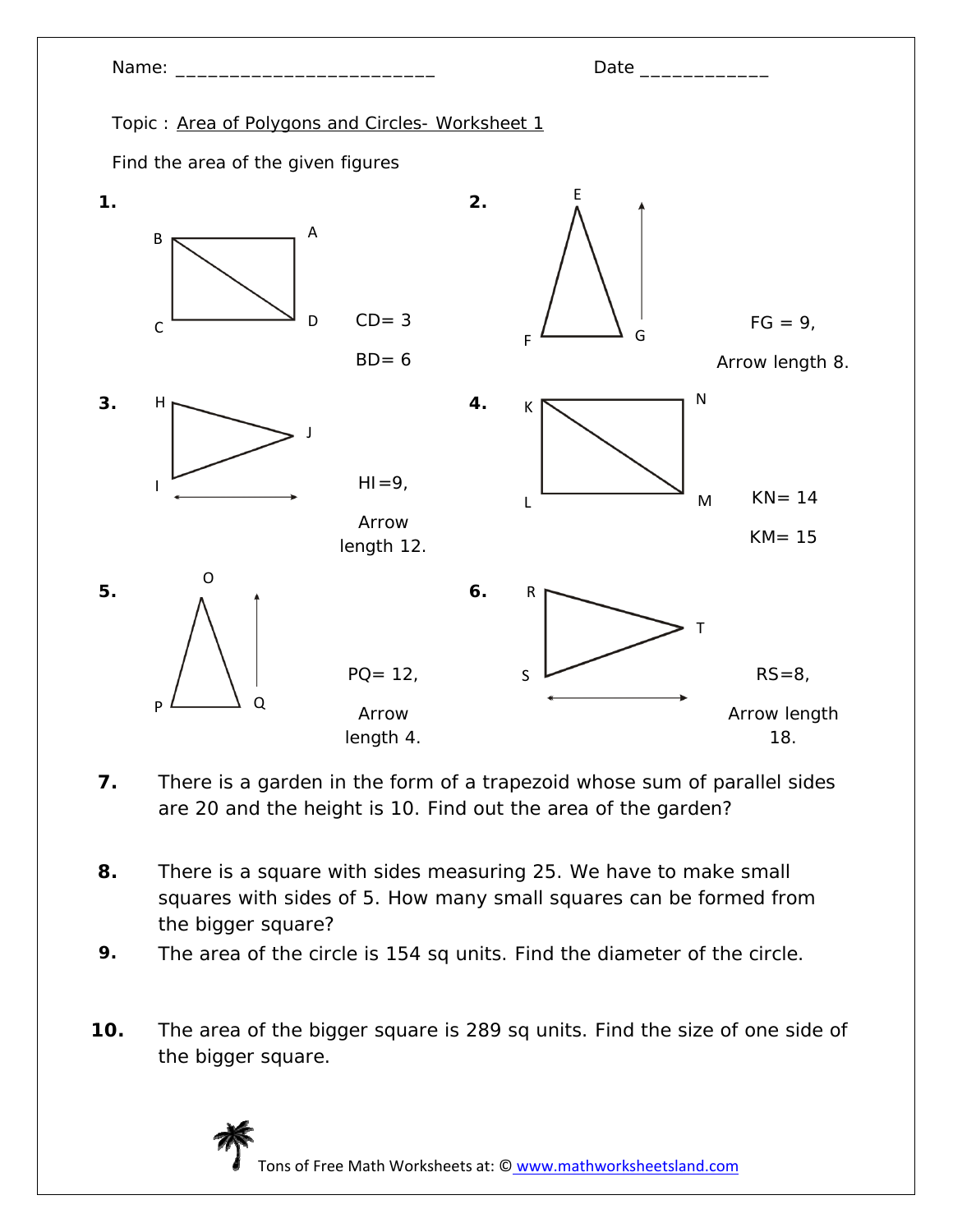

- **7.** There is a garden in the form of a trapezoid whose sum of parallel sides are 30 and the height is 15. Find out the area of the garden?
- **8.** There is a square with a side size of 30 and we have to make smaller squares with sides the size of 5. How many small squares can be formed from the bigger square?
- **9.** The area of the circle is 132 sq units. Find the diameter of the circle.
- **10.** The area of the bigger square is 324 sq units. Find out the side size of the square side.

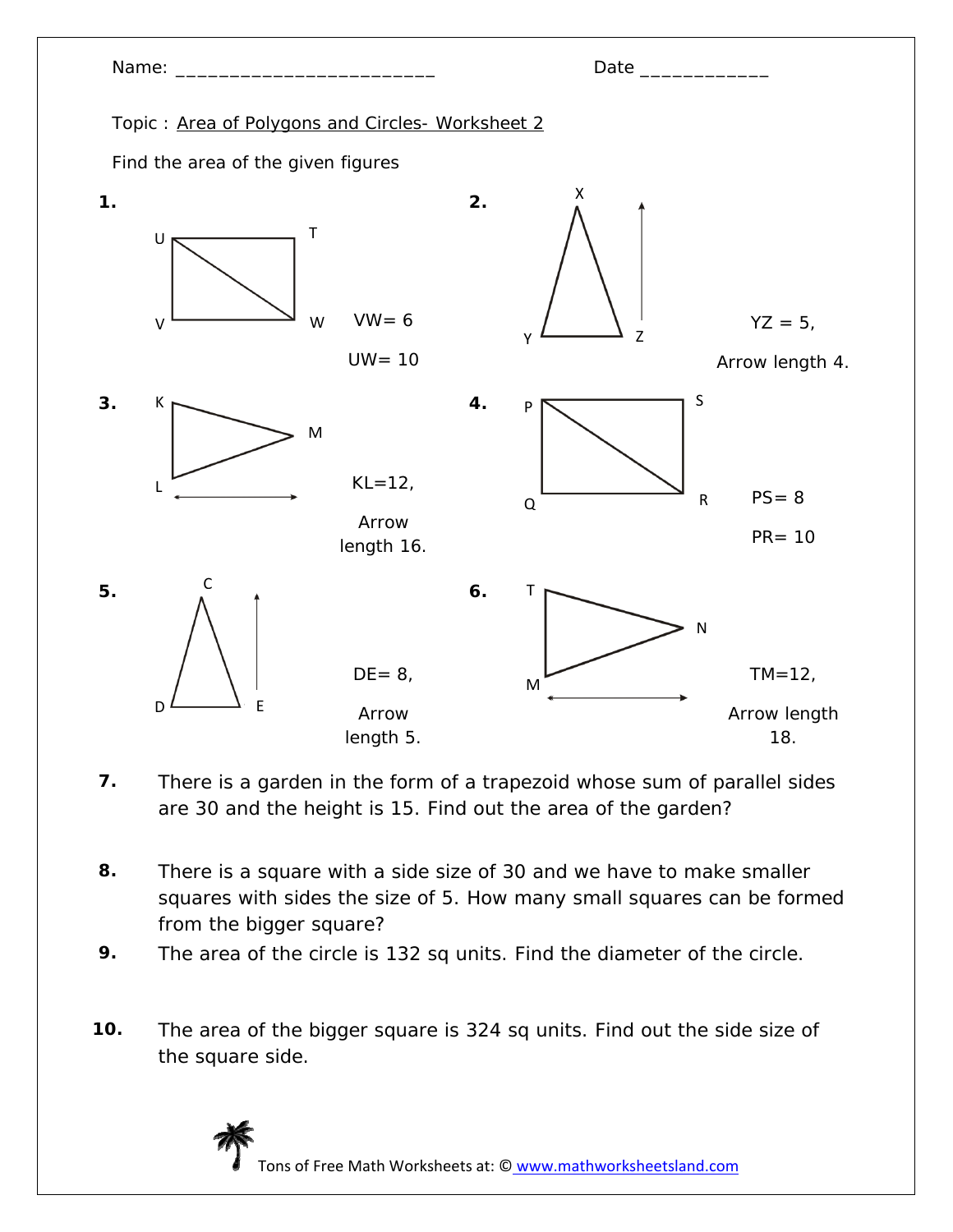

- **7.** There is a garden in the form of a trapezoid whose sum of parallel sides are 50 and the height is 25. Find out the area of the garden?
- **8.** There is a square with sides of the length 16. We have to make smaller squares with sides the length of 4. How many smaller squares can be formed from the bigger square?
- **9.** The area of the circle is 198 sq units. Find the diameter of the circle.
- **10.** The area of the bigger square is 361 sq units. Find out the length of each side.

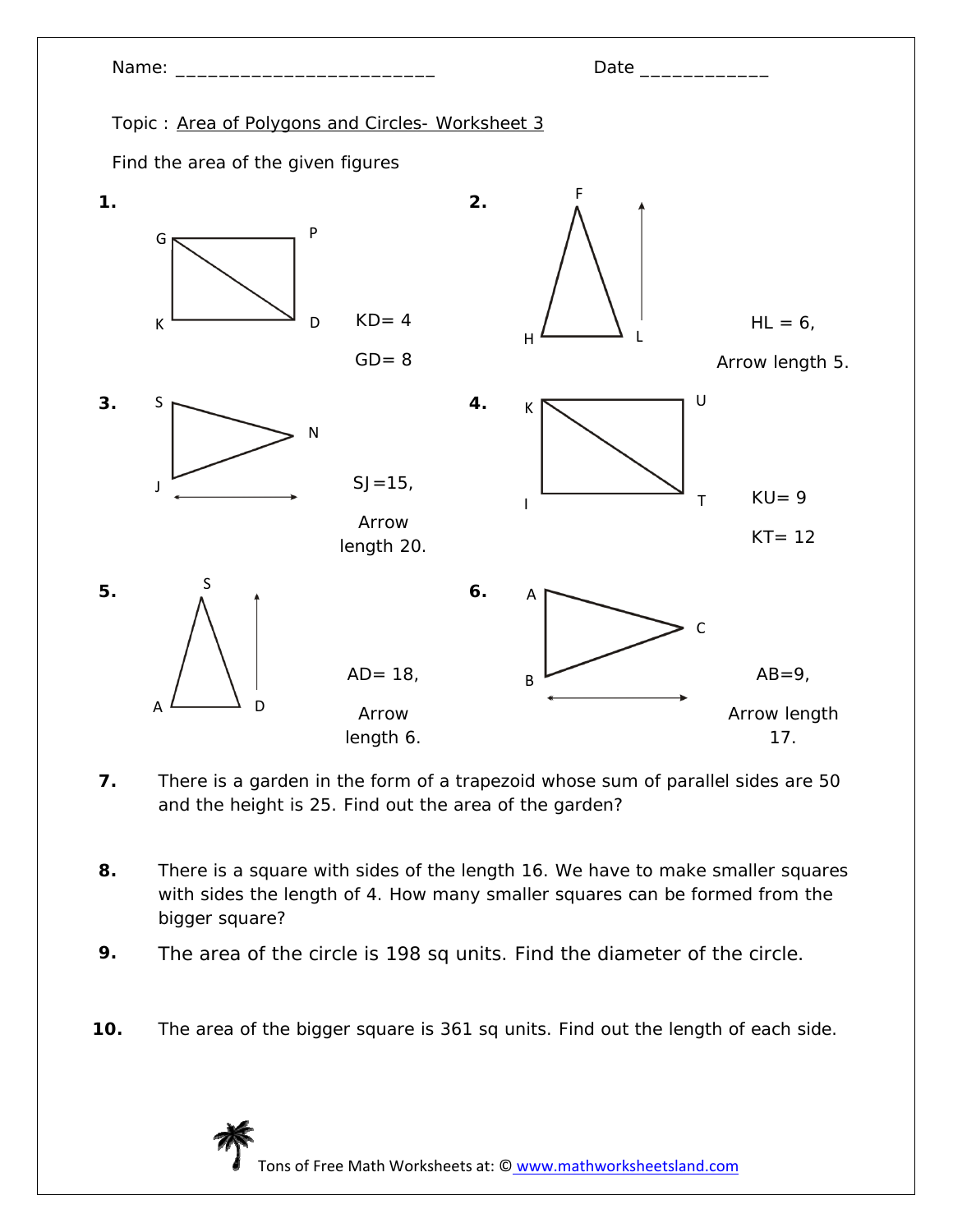

- **7.** There is a garden in the form of a trapezoid whose sum of parallel sides are 46 and the height is 23. Find out the area of the garden?
- **8.** There is a square with a side length of 18. We have to make small squares with sides that have a length of 3. How many smaller squares can be formed from the bigger square?
- **9.** The area of a circle is 286 sq units. Find the diameter of the circle.
- **10.** The area of the bigger square is 225 sq units. Find the side length for the bigger square.